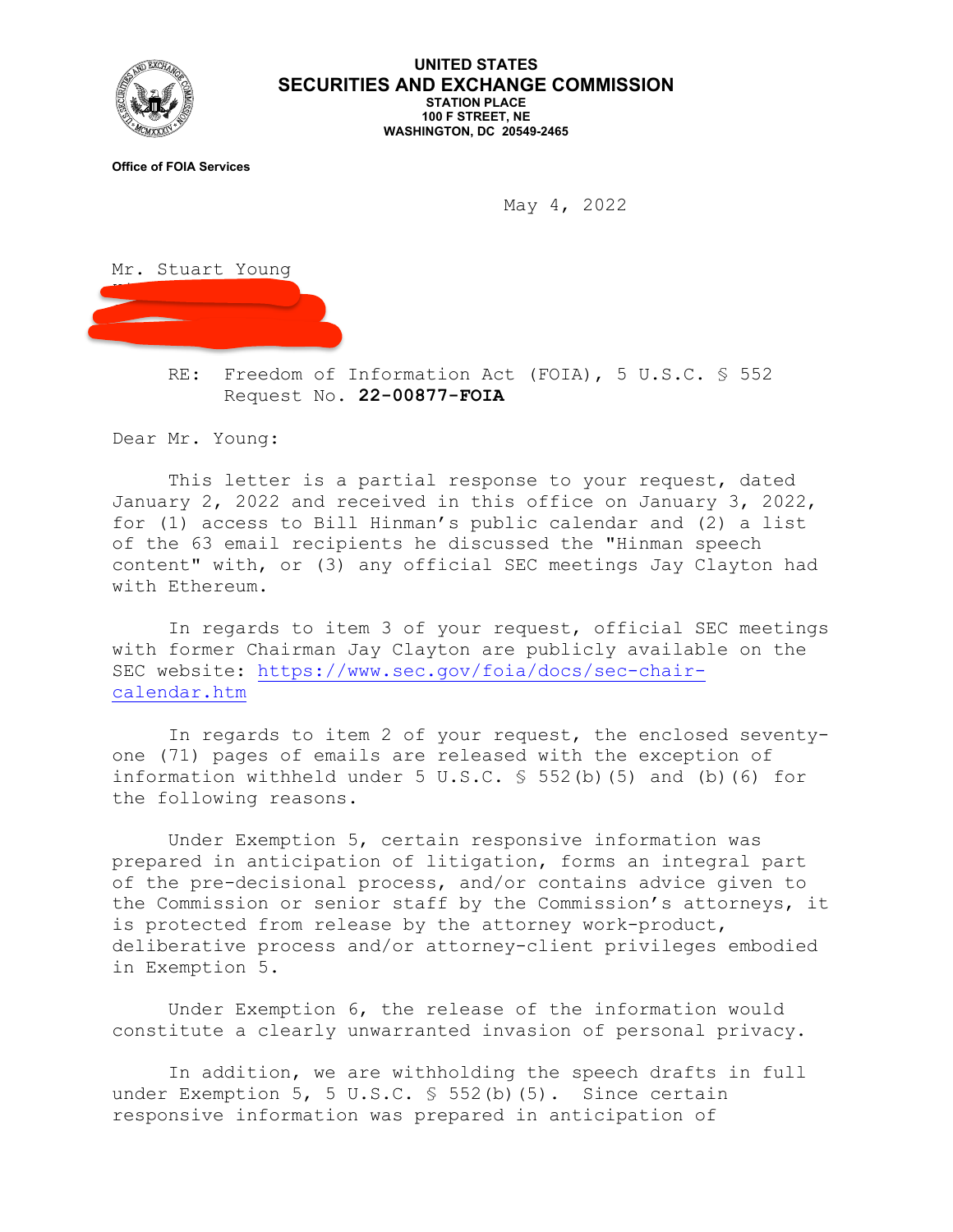Mr. Stuart Young 22-00877-FOIA May 4, 2022 Page 2

litigation, forms an integral part of the pre-decisional process, and/or contains advice given to the Commission or senior staff by the Commission's attorneys, it is protected from release by the attorney work-product, deliberative process and/or attorney-client privileges embodied in Exemption 5. Please be advised that we have considered the foreseeable harm standard in preparing this response.

I am the deciding official with regard to this adverse determination. You have the right to appeal my decision to the SEC's General Counsel under 5 U.S.C. § 552(a)(6), 17 CFR §  $200.80(f)(1)$ . The appeal must be received within ninety (90) calendar days of the date of this adverse decision. Your appeal must be in writing, clearly marked "Freedom of Information Act Appeal," and should identify the requested records. The appeal may include facts and authorities you consider appropriate.

You may file your appeal by completing the online Appeal form located at [https://www.sec.gov/forms/request\\_appeal,](https://www.sec.gov/forms/request_appeal) or mail your appeal to the Office of FOIA Services of the Securities and Exchange Commission located at Station Place, 100 F Street NE, Mail Stop 2465, Washington, D.C. 20549, or deliver it to Room 1120 at that address.

We are consulting with other SEC staff on item 1 of your request, regarding Mr. Hinman's calendar. As soon as we complete our consultation, we will notify you of our findings.

In the interim, if you have any questions, you may contact Jason Luetkenhaus of my staff at [luetkenhausj@sec.gov](mailto:luetkenhausj@sec.gov) or (202) 551-8352. You may also contact me at [foiapa@sec.gov](mailto:foiapa@sec.gov) or (202) 551-7900. You may also contact the SEC's FOIA Public Service Center at [foiapa@sec.gov](mailto:foiapa@sec.gov) or (202) 551-7900. For more information about the FOIA Public Service Center and other options available to you please see the attached addendum.

Sincerely,

adrienne Re. Santos

Adrienne M. Santos FOIA Branch Chief

Enclosure